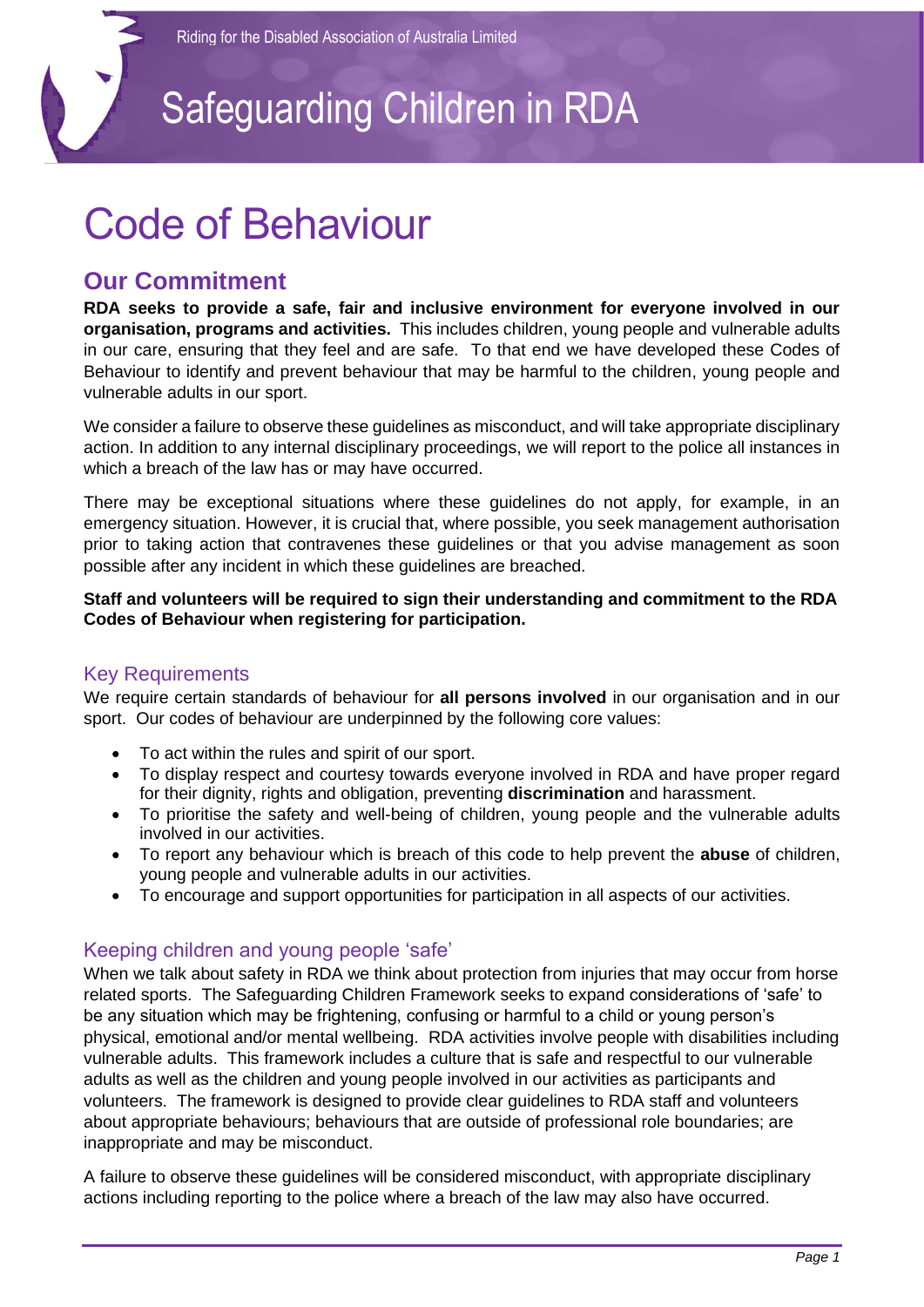# Safeguarding Children in RDA

#### **Positive Guidance (Discipline)**

| L ASIIIAE Adidating (NISAINIIIE)                                                                                                                                                                                                                                                                                                                                                                                                                                                                                                                    |                                                                                                                                                                                                                                                                                                                                   |
|-----------------------------------------------------------------------------------------------------------------------------------------------------------------------------------------------------------------------------------------------------------------------------------------------------------------------------------------------------------------------------------------------------------------------------------------------------------------------------------------------------------------------------------------------------|-----------------------------------------------------------------------------------------------------------------------------------------------------------------------------------------------------------------------------------------------------------------------------------------------------------------------------------|
| RDA recognises that children, young people and vulnerable adults involved in our activities may<br>have challenges with managing their behaviour. We strive to ensure that participants and their<br>parents/carers are aware of acceptable limits of behaviour so that we can provide a positive<br>experience to participants. However, there are times when personnel may be required to use<br>appropriate techniques and behaviour management strategies to ensure the safety and/or<br>wellbeing of other staff, volunteers and participants. |                                                                                                                                                                                                                                                                                                                                   |
| <b>Meets Code of Behaviour</b>                                                                                                                                                                                                                                                                                                                                                                                                                                                                                                                      | <b>Breaches Code of Behaviour</b>                                                                                                                                                                                                                                                                                                 |
| Utilise strategies that are fair, respectful and<br>appropriate to the developmental age of the<br>child/young person/vulnerable adult.<br>Provide clear directions for improving<br>behaviour or redirect their misbehaviour<br>in a positive way                                                                                                                                                                                                                                                                                                  | <b>Under no circumstances will actions involve:</b><br>Physical punishment<br>Any form of treatment that is degrading,<br>cruel, frightening, or humiliating                                                                                                                                                                      |
| Remember that some participants will<br>require additional time to prepare for<br>any change in their activities                                                                                                                                                                                                                                                                                                                                                                                                                                    |                                                                                                                                                                                                                                                                                                                                   |
| Consult and debrief with<br>parent/carer/participant on strategies for<br>future positive behaviours                                                                                                                                                                                                                                                                                                                                                                                                                                                |                                                                                                                                                                                                                                                                                                                                   |
|                                                                                                                                                                                                                                                                                                                                                                                                                                                                                                                                                     | Use of Language and Tone of Voice                                                                                                                                                                                                                                                                                                 |
| Language and tone of voice is important to the enjoyment and positive experience of participants<br>in sporting and recreational activities.                                                                                                                                                                                                                                                                                                                                                                                                        |                                                                                                                                                                                                                                                                                                                                   |
| <b>Meets Code of Behaviour</b>                                                                                                                                                                                                                                                                                                                                                                                                                                                                                                                      | <b>Breaches Code of Behaviour</b>                                                                                                                                                                                                                                                                                                 |
| Language and tone of voice should encourage<br>and affirm a child/young person/vulnerable<br>adult and boost their confidence.                                                                                                                                                                                                                                                                                                                                                                                                                      | Language and tone of voice should NOT be<br>harmful (e.g. discriminatory, derogatory,<br>threatening, profane or sexual).                                                                                                                                                                                                         |
|                                                                                                                                                                                                                                                                                                                                                                                                                                                                                                                                                     | <b>Physical Contact with Children and Young People</b>                                                                                                                                                                                                                                                                            |
| Any physical contact must be appropriate to the delivery of safe equestrian activities.                                                                                                                                                                                                                                                                                                                                                                                                                                                             |                                                                                                                                                                                                                                                                                                                                   |
| <b>Meets Code of Behaviour</b>                                                                                                                                                                                                                                                                                                                                                                                                                                                                                                                      | <b>Breaches Code of Behaviour</b>                                                                                                                                                                                                                                                                                                 |
| Physical contact must be necessary and<br>appropriate to the delivery of RDA equestrian<br>programs and activities.<br>Physical restraint should be a last resort but<br>may be necessary to prevent injury to the<br>child/young person or to others (e.g.<br>emergency dismount). In this case the level of<br>force must be appropriate to the circumstances<br>and aimed solely to prevent harm and the<br>incident must be reported immediately following<br>Incident Reporting procedures (notify<br>Centre/State management).                | <b>Physical contact must NOT:</b><br>Involve touching genitals, breasts or<br>buttocks<br>Have a sexual connotation<br>Be intended to cause pain or distress<br>$\overline{\phantom{a}}$<br>Be overly physical play (e.g. wrestling,<br>tickling)<br>Be unnecessary<br>-<br>Be initiated against the wishes of the<br>participant |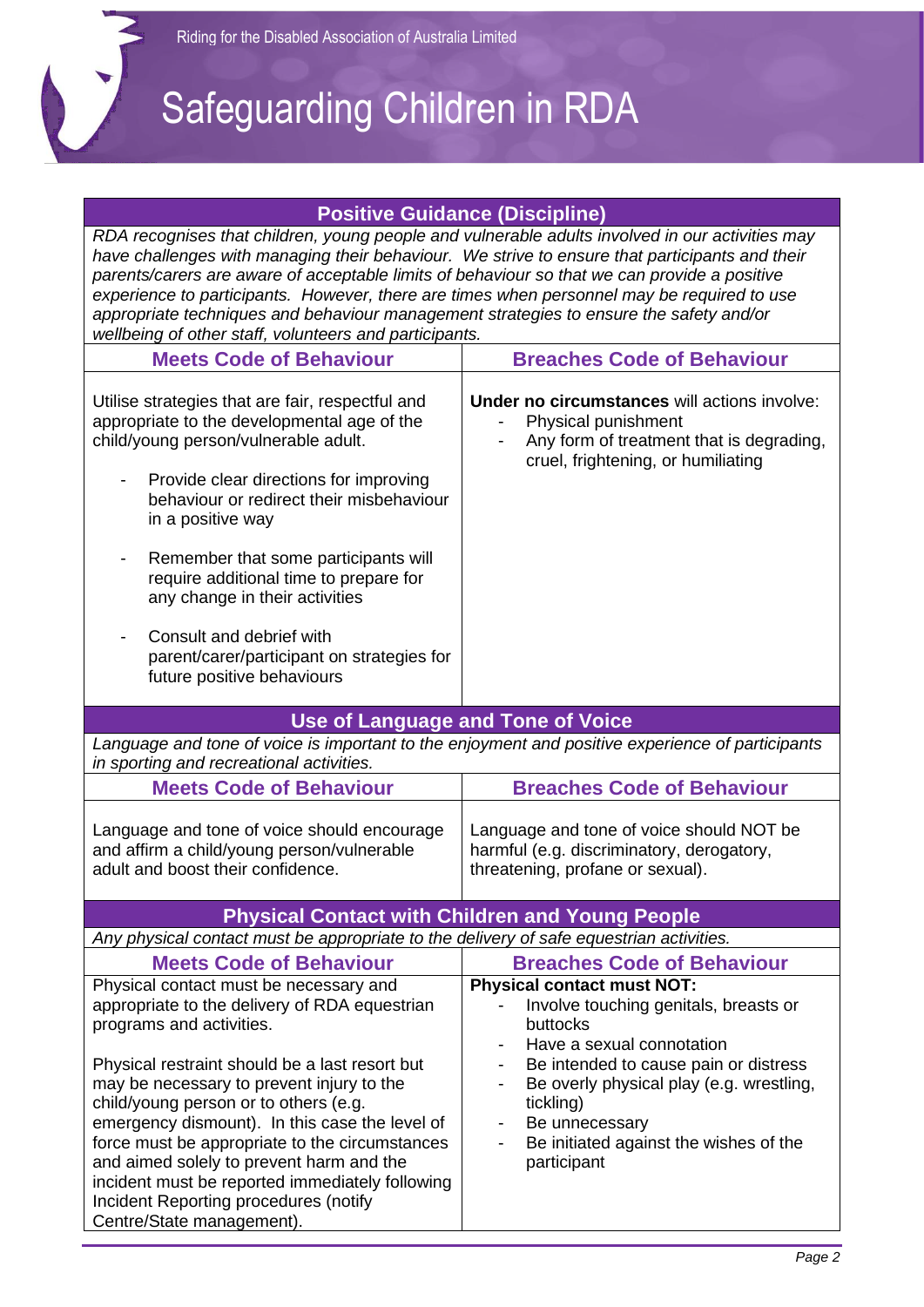

| Physical contact that meets specific needs of<br>the child/young person such as assisting or<br>comforting a distressed young person.<br>RDA recommends appropriate forms of<br>greeting as:<br>Hi 5's<br>$\bullet$<br>Handshakes<br>Wave                                                                                                                                                                                                                                                                                                                                                                                                                                  | Physical contact must be based solely on the<br>needs of the participant, not on the needs of<br>RDA personnel.                                                                                                                                                                                                                                                                                                                                                                                                                                                                                                                                                                                                                                                                                              |  |
|----------------------------------------------------------------------------------------------------------------------------------------------------------------------------------------------------------------------------------------------------------------------------------------------------------------------------------------------------------------------------------------------------------------------------------------------------------------------------------------------------------------------------------------------------------------------------------------------------------------------------------------------------------------------------|--------------------------------------------------------------------------------------------------------------------------------------------------------------------------------------------------------------------------------------------------------------------------------------------------------------------------------------------------------------------------------------------------------------------------------------------------------------------------------------------------------------------------------------------------------------------------------------------------------------------------------------------------------------------------------------------------------------------------------------------------------------------------------------------------------------|--|
|                                                                                                                                                                                                                                                                                                                                                                                                                                                                                                                                                                                                                                                                            | <b>Sexual Misconduct</b>                                                                                                                                                                                                                                                                                                                                                                                                                                                                                                                                                                                                                                                                                                                                                                                     |  |
| <b>Under no circumstances</b> is any form of 'sexual behaviour' to occur between, with, or in the<br>presence of, children or young people.                                                                                                                                                                                                                                                                                                                                                                                                                                                                                                                                |                                                                                                                                                                                                                                                                                                                                                                                                                                                                                                                                                                                                                                                                                                                                                                                                              |  |
| <b>Meets Code of Behaviour</b>                                                                                                                                                                                                                                                                                                                                                                                                                                                                                                                                                                                                                                             | <b>Breaches Code of Behaviour</b>                                                                                                                                                                                                                                                                                                                                                                                                                                                                                                                                                                                                                                                                                                                                                                            |  |
| Engaging in sexual behaviour while<br>participating in RDA activities is prohibited<br>even if the young persons involved may be<br>above the legal age of consent.                                                                                                                                                                                                                                                                                                                                                                                                                                                                                                        | Includes (but is not limited to any sexual<br>behaviour):<br>sexual intercourse,<br>kissing, fondling,<br>sexual penetration<br>exploiting a child<br>flirting, sexual innuendo, inappropriate<br>text messaging,<br>inappropriate photography<br>exposure to pornography or nudity.                                                                                                                                                                                                                                                                                                                                                                                                                                                                                                                         |  |
|                                                                                                                                                                                                                                                                                                                                                                                                                                                                                                                                                                                                                                                                            | <b>Adhering to Professional Role Boundaries</b>                                                                                                                                                                                                                                                                                                                                                                                                                                                                                                                                                                                                                                                                                                                                                              |  |
| All persons must act within the confines of their specified duties.                                                                                                                                                                                                                                                                                                                                                                                                                                                                                                                                                                                                        |                                                                                                                                                                                                                                                                                                                                                                                                                                                                                                                                                                                                                                                                                                                                                                                                              |  |
| <b>Meets Code of Behaviour</b>                                                                                                                                                                                                                                                                                                                                                                                                                                                                                                                                                                                                                                             | <b>Breaches Code of Behaviour</b><br>Activities outside of RDA professional role                                                                                                                                                                                                                                                                                                                                                                                                                                                                                                                                                                                                                                                                                                                             |  |
| Our role at RDA is to provide opportunities for<br>participants to enjoy horse related activities.<br>Be aware of your position, role and<br>responsibilities and act within the confines of<br>those duties. Position descriptions are<br>available in RDA resources such as the<br>Volunteer Information Booklet and Coach<br>training manuals.<br>Where you become aware of a situation in<br>which a child, young person or vulnerable adult<br>requires assistance that is beyond the confines<br>of your role you should seek advice from<br>management, contact the child's<br>parent/guardian and/or refer the person/matter<br>to the appropriate support agency. | boundaries include (but are not limited to):<br>Provide unauthorised transportation<br>Assisting with personal care, toileting or<br>dressing<br>Assisting with or administering<br>medication (other than according to<br>First Aid training or under instruction by<br>a paramedic/medical professional)<br>Engage in activities with children/young<br>people or vulnerable adults that are our<br>clients outside of RDA activities.<br>Provide any form of support to a child or<br>young person or their family, unrelated<br>to our activities, (for example babysitting<br>or moving house)<br>Accept an invitation to attend any<br>private social function at the request of<br>the child or young person participating<br>in (current or former client) $-$ or at the<br>request of their family. |  |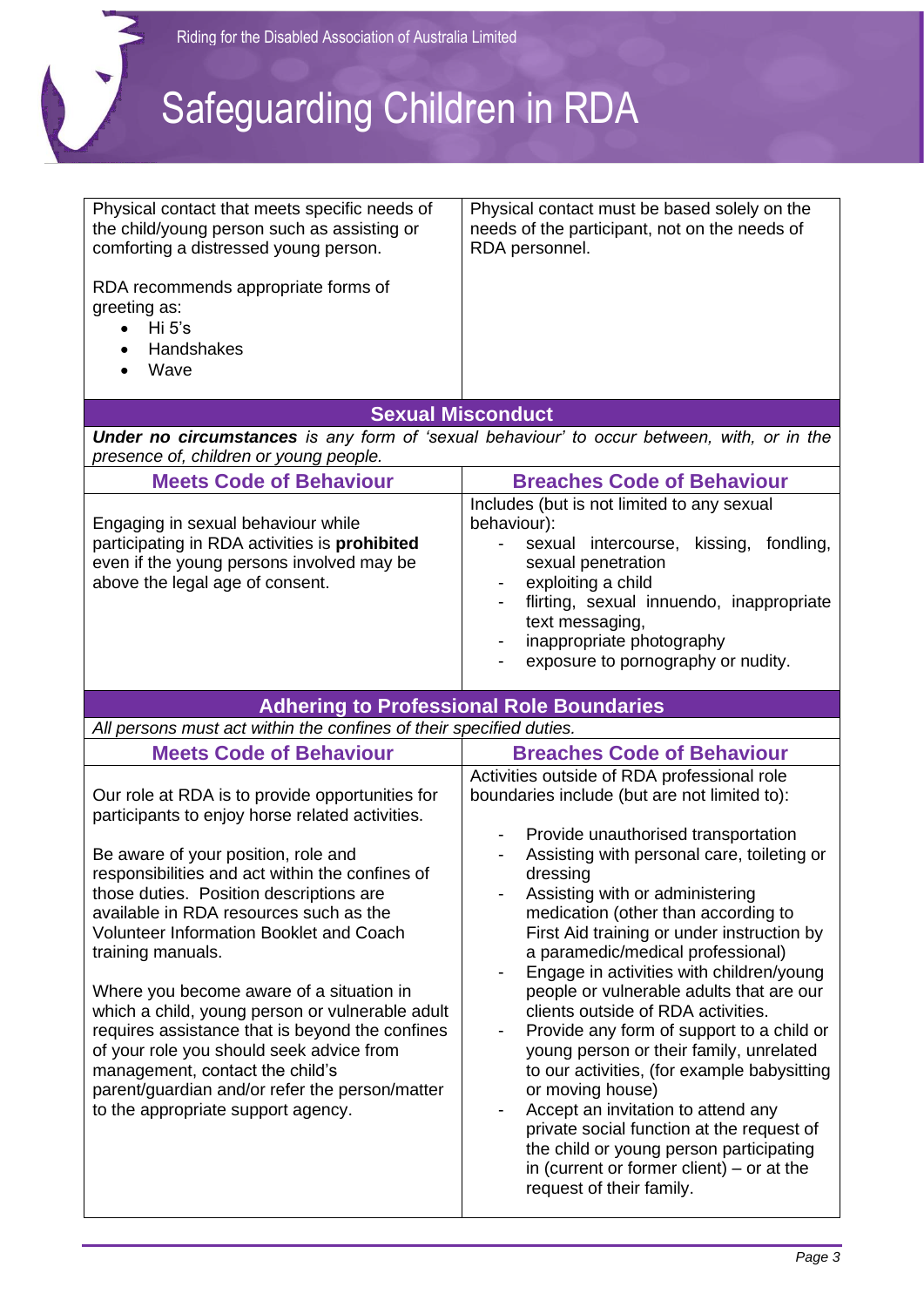1

# Safeguarding Children in RDA

| <b>Supervision</b>                                                                                                                                                                                                                                                                                                                                                                                                                                                                                                                                                                                                                                                                                     |                                                                                                                                                                 |  |
|--------------------------------------------------------------------------------------------------------------------------------------------------------------------------------------------------------------------------------------------------------------------------------------------------------------------------------------------------------------------------------------------------------------------------------------------------------------------------------------------------------------------------------------------------------------------------------------------------------------------------------------------------------------------------------------------------------|-----------------------------------------------------------------------------------------------------------------------------------------------------------------|--|
| All persons are required to avoid one-to-one unsupervised situations with children, young people<br>and vulnerable adults to whom we provide services to.                                                                                                                                                                                                                                                                                                                                                                                                                                                                                                                                              |                                                                                                                                                                 |  |
| <b>Meets Code of Behaviour</b>                                                                                                                                                                                                                                                                                                                                                                                                                                                                                                                                                                                                                                                                         | <b>Breaches Code of Behaviour</b>                                                                                                                               |  |
| Conduct all activities and/or discussions with<br>participants in view of other personnel.<br>Report instances to a Coach, Committee<br>Member or State Office where an unavoidable<br>incident of unsupervised activity occurs. For<br>example, if a young volunteer is not picked up<br>at closing time at the Centre and you are<br>waiting behind for a parent to arrive.                                                                                                                                                                                                                                                                                                                          | Must NOT:<br>Create or seek to create situations for<br>$\blacksquare$<br>private or unsupervised activities with a<br>child, young person or vulnerable adult. |  |
|                                                                                                                                                                                                                                                                                                                                                                                                                                                                                                                                                                                                                                                                                                        | <b>Giving Gifts</b>                                                                                                                                             |  |
| Giving of personal gifts to children and young people who participate in our activities is subject to<br>specific conditions and prior approval.                                                                                                                                                                                                                                                                                                                                                                                                                                                                                                                                                       |                                                                                                                                                                 |  |
| <b>Meets Code of Behaviour</b>                                                                                                                                                                                                                                                                                                                                                                                                                                                                                                                                                                                                                                                                         | <b>Breaches Code of Behaviour</b>                                                                                                                               |  |
| Giving of gifts including rewards, prizes, treats<br>or secondhand equipment must be managed in<br>a manner that is fair, transparent and related to<br>our activities.<br>Perceived favouring of individual children or<br>young people can create an environment where<br>other children do not feel valued. There must<br>be clear communication about the criteria for<br>awarding of gifts, prizes and equipment, all<br>participants have access to the opportunity and<br>the Centre Management and/or State/National<br>Office is aware of the criteria.<br>Gifts to RDA personnel should be of a form<br>that can be shared with all volunteers/<br>personnel of the Centre/service provider. | Gifts must NOT be given:<br>Without prior approval<br>Where the gift may be perceived to<br>include/exclude other participants<br>Where a conflict may occur    |  |
|                                                                                                                                                                                                                                                                                                                                                                                                                                                                                                                                                                                                                                                                                                        | <b>Wearing Uniforms and ID Badges</b>                                                                                                                           |  |
| All persons should wear their uniform only while involved in RDA service delivery or as required<br>by our organisation when representing RDA at designated functions, to and from work/RDA<br>activities.                                                                                                                                                                                                                                                                                                                                                                                                                                                                                             |                                                                                                                                                                 |  |
| <b>Meets Code of Behaviour</b>                                                                                                                                                                                                                                                                                                                                                                                                                                                                                                                                                                                                                                                                         | <b>Breaches Code of Behaviour</b>                                                                                                                               |  |
| You should use your RDA uniform and/or RDA<br>identification badge during RDA activities<br>(where issued) or where approved by the<br>Centre Committee/State Office to identify<br>yourself for activities related to RDA (e.g.<br>fundraising or collecting donated goods).                                                                                                                                                                                                                                                                                                                                                                                                                          | Must NOT:<br>Use your role/identity as an RDA<br>member for your own purposes or to<br>mislead members of the public<br>regarding your representation of RDA.   |  |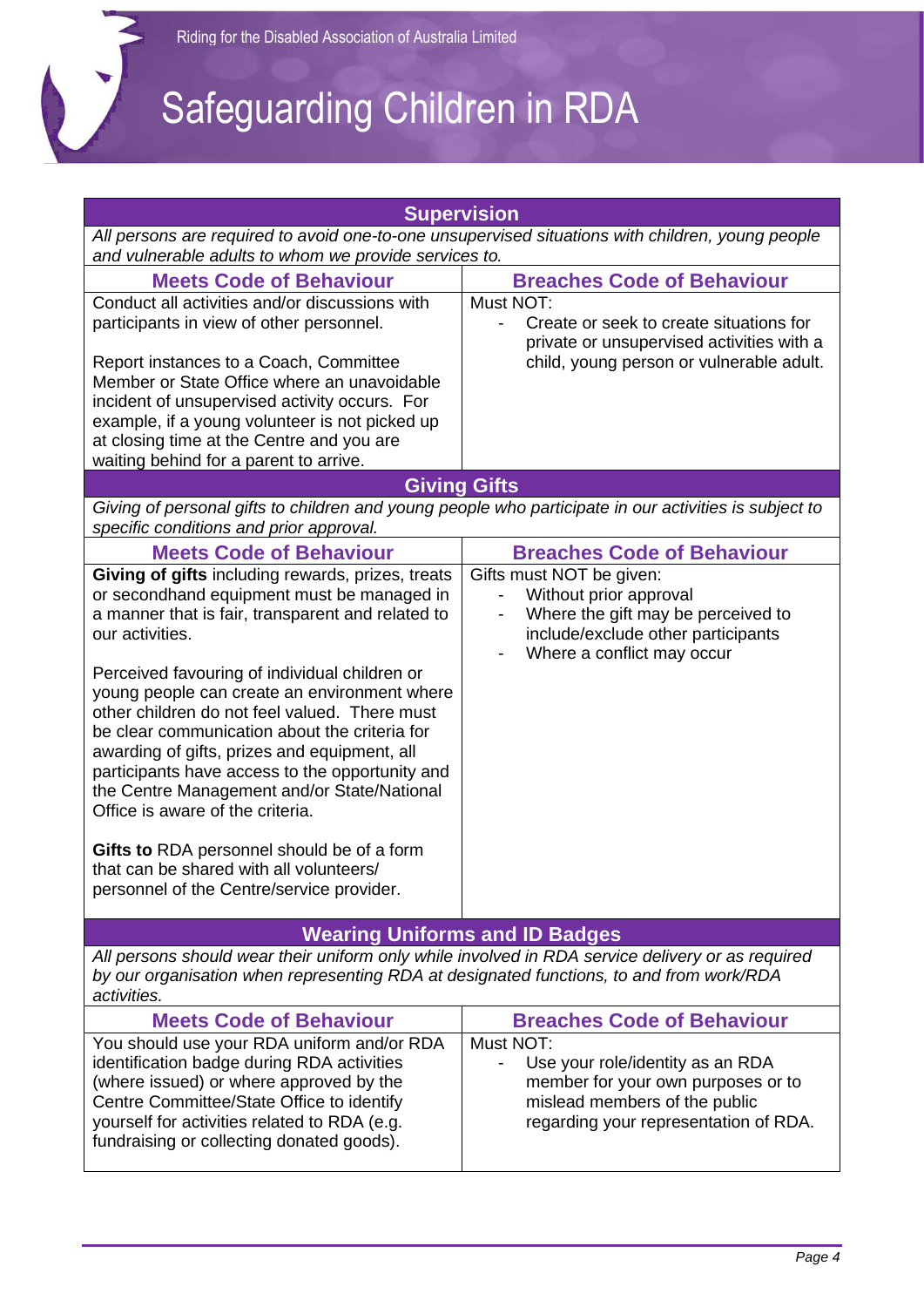$\bigvee$ 

### Safeguarding Children in RDA

| <b>Use of Electronic Communication</b>                                                                                                                                                                                                                                                                                                                                                                                                                                                                                                                                                                                                                                                                                |                                                                                                                                                                                                                                                                                                                                                                                                                                                                                                                                                           |
|-----------------------------------------------------------------------------------------------------------------------------------------------------------------------------------------------------------------------------------------------------------------------------------------------------------------------------------------------------------------------------------------------------------------------------------------------------------------------------------------------------------------------------------------------------------------------------------------------------------------------------------------------------------------------------------------------------------------------|-----------------------------------------------------------------------------------------------------------------------------------------------------------------------------------------------------------------------------------------------------------------------------------------------------------------------------------------------------------------------------------------------------------------------------------------------------------------------------------------------------------------------------------------------------------|
|                                                                                                                                                                                                                                                                                                                                                                                                                                                                                                                                                                                                                                                                                                                       | Electronic communication includes texts, emails, social networking sites, internet chat sites, gaming                                                                                                                                                                                                                                                                                                                                                                                                                                                     |
| sites, or instant messaging.<br><b>Meets Code of Behaviour</b><br>Communication is restricted specifically<br>to issues associated with delivering<br>RDA activities such as advising that a<br>scheduled event is cancelled.<br>Wherever possible, email and text<br>messages to a child, young person or<br>vulnerable adult should be copied to<br>their parent/guardian.                                                                                                                                                                                                                                                                                                                                          | <b>Breaches Code of Behaviour</b><br>Must NOT:<br>Use electronic communication to<br>promote unauthorised 'social' activity or<br>arrange unauthorised contact.<br>Request a child or young person to<br>keep a communication a secret from<br>their parents.<br>Use internet chat rooms or similar<br>forums such as social networking sites,                                                                                                                                                                                                            |
| Convey service-related messages in a<br>polite, friendly manner.                                                                                                                                                                                                                                                                                                                                                                                                                                                                                                                                                                                                                                                      | games sites or instant messaging to<br>communicate with children and young<br>people.<br>Communicate anything that a<br>$\overline{\phantom{a}}$<br>reasonable observer could view as<br>being of a sexual nature.                                                                                                                                                                                                                                                                                                                                        |
|                                                                                                                                                                                                                                                                                                                                                                                                                                                                                                                                                                                                                                                                                                                       | <b>Transportation and Overnight Stays</b>                                                                                                                                                                                                                                                                                                                                                                                                                                                                                                                 |
| It is not generally within professional role boundaries for transportation of RDA participants or for<br>supervision of overnight stays. These activities are subject to specific conditions and prior<br>approval.                                                                                                                                                                                                                                                                                                                                                                                                                                                                                                   |                                                                                                                                                                                                                                                                                                                                                                                                                                                                                                                                                           |
| <b>Meets Code of Behaviour</b>                                                                                                                                                                                                                                                                                                                                                                                                                                                                                                                                                                                                                                                                                        | <b>Breaches Code of Behaviour</b>                                                                                                                                                                                                                                                                                                                                                                                                                                                                                                                         |
| Overnight stays are to occur with the<br>authorisation of Centre Committee/State<br>Manager and of parents/guardians of the child,<br>young person, or vulnerable adult. Approval<br>needs to be prior written approval (email and<br>SMS is acceptable).<br>Practices and behaviour by all persons<br>involved in an overnight stay must be<br>consistent with the practices and behaviours<br>expected during the delivery of RDA activities.<br>Children have access to contact their parents if<br>they wish.<br>Transportation of participants requires prior<br>written approval from Centre Committee/State<br>Office and of parents/guardians of the child,<br>young person, or vulnerable adult. Approval to | Must NOT:<br>Invade the privacy of participants when<br>bathing and dressing<br>Expose children and young people to<br>adult nudity<br>Expose participants to pornographic<br>materials through movies, television,<br>magazines or the internet.<br>Leave participants under supervision of<br>unauthorised persons such as hotel<br>staff or friends.<br>Sleeping arrangements must not<br>compromise the safety of participants<br>such as unsupervised sleeping<br>arrangements or children or young<br>people sleeping in the same bed as<br>adults. |

include information about the proposed journey, form of transport, reason for journey, route to be followed including stops and other people

present on the journey.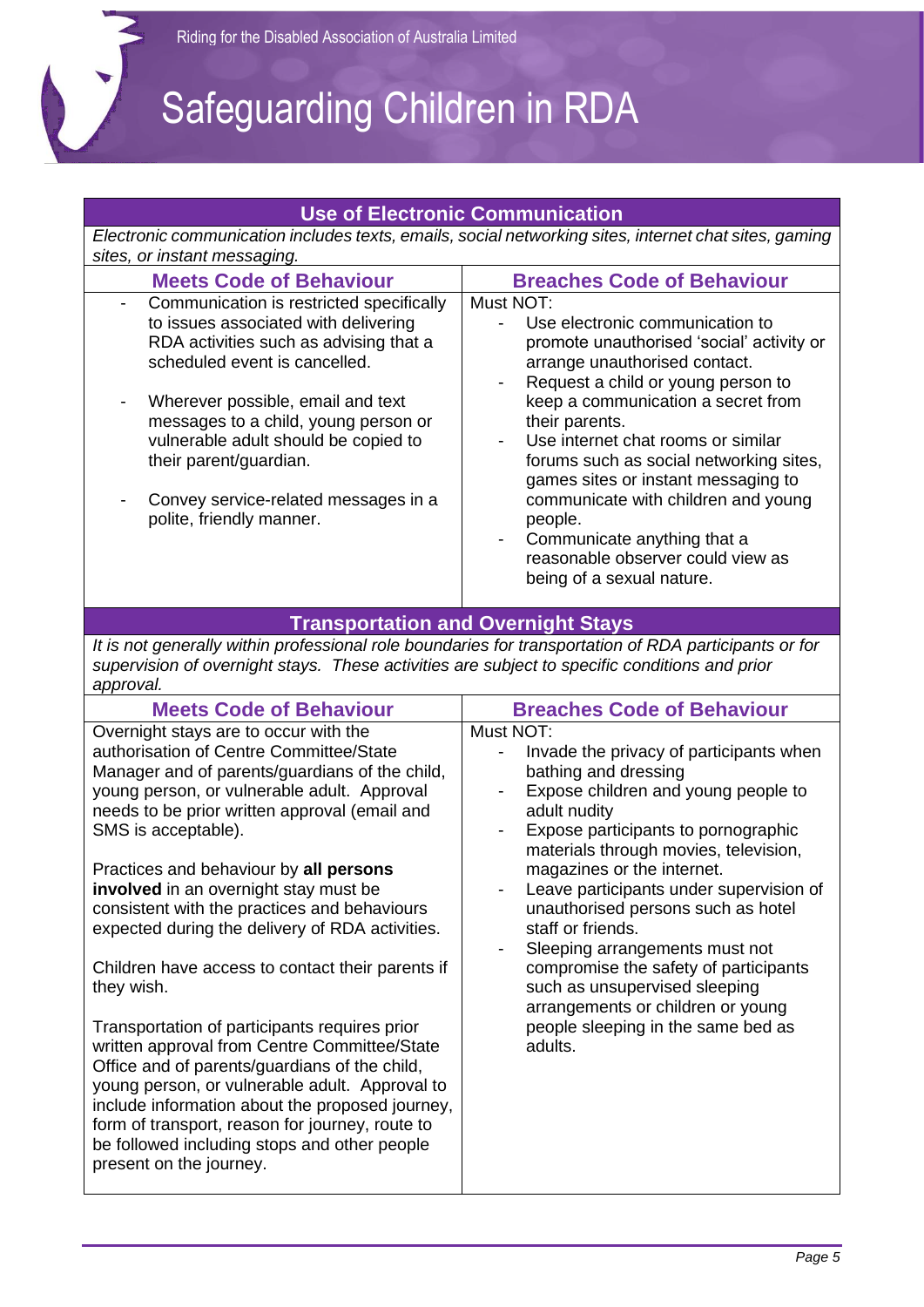# Safeguarding Children in RDA

|                                                                                                                                                                                                                                                                                                                                                                                                             | <b>Change room arrangements</b>                                                                                                       |  |
|-------------------------------------------------------------------------------------------------------------------------------------------------------------------------------------------------------------------------------------------------------------------------------------------------------------------------------------------------------------------------------------------------------------|---------------------------------------------------------------------------------------------------------------------------------------|--|
| It is not generally a part of RDA activities for change rooms to be used as a part of our sport.                                                                                                                                                                                                                                                                                                            |                                                                                                                                       |  |
| <b>Meets Code of Behaviour</b>                                                                                                                                                                                                                                                                                                                                                                              | <b>Breaches Code of Behaviour</b>                                                                                                     |  |
| Where change rooms are available all persons<br>involved are required to supervise children and<br>young people in change rooms while balancing<br>the child/young person's right to privacy. This<br>includes:                                                                                                                                                                                             | Female personnel are NOT permitted to<br>enter male change rooms<br>Male personnel are NOT permitted to<br>enter female change rooms. |  |
| Avoiding one to one situations with a<br>child or young person in change rooms<br>Not using change rooms (for example to<br>undress) when children and young<br>people are in the change room.<br>Providing adequate supervision when<br>using 'public' change rooms.<br>Providing supervision at a level to<br>prevent abuse by members of the<br>public, adult service users, or general<br>misbehaviour. | All persons are not to use change<br>rooms (for example to undress) when<br>children and young people are in the<br>change room.      |  |
|                                                                                                                                                                                                                                                                                                                                                                                                             | <b>Photographs of Children and Young People</b>                                                                                       |  |
| NOTE: it is a general rule that where sporting activities take place at a public venue (for example<br>at an equestrian competition) it is legal for anyone to take photos without permission. (There are<br>some exclusions in State and Territory law where the photo is deemed indecent or offensive).                                                                                                   |                                                                                                                                       |  |
| <b>Meets Code of Behaviour</b>                                                                                                                                                                                                                                                                                                                                                                              | <b>Breaches Code of Behaviour</b>                                                                                                     |  |
| On RDA premises, photography of participants<br>will be taken according to written permission<br>(as per RDA Consent to Participate form). The<br>context of the photo will be directly related to<br>our sport and the child will be appropriately<br>dressed and posed and the image is taken in<br>the presence of other personnel.                                                                      | Images will NOT be distributed to anyone<br>outside of our organisation without<br>management knowledge and approval.                 |  |
| Images of children will be stored securely and<br>deleted on request or as soon as they are no<br>longer required.                                                                                                                                                                                                                                                                                          |                                                                                                                                       |  |
| Images will not be exhibited on RDA websites<br>or publications (Annual Reports) without<br>parental knowledge and consent (through a<br>signed consent form). Captions or<br>accompanying text will be checked so that it<br>does not identify a child or young person if such<br>identification is potentially detrimental.                                                                               |                                                                                                                                       |  |